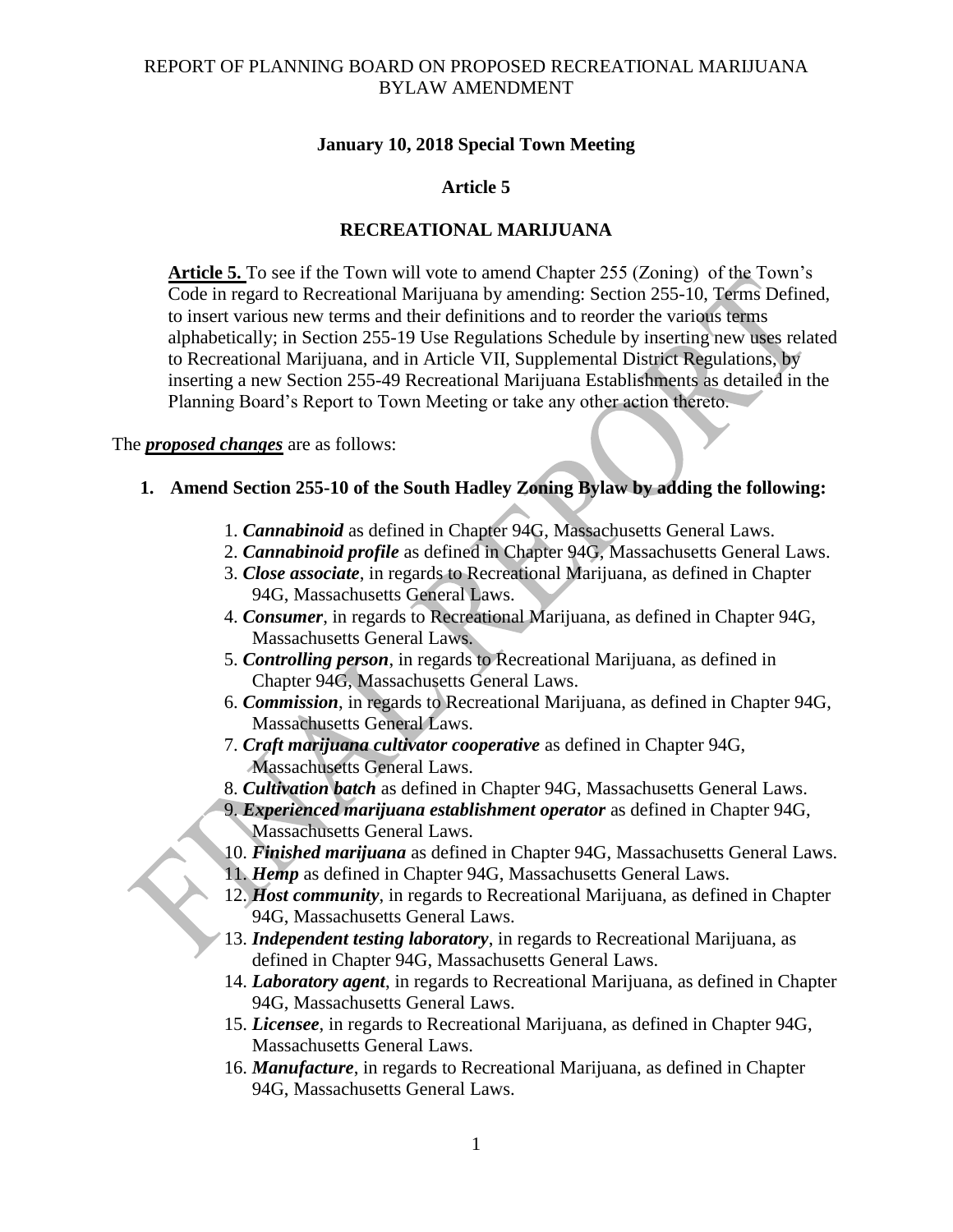- 17. *Marijuana (aka Marihuana)* as defined in Chapter 94G, Massachusetts General Laws.
- 18. *Marijuana accessories* as defined in Chapter 94G, Massachusetts General Laws.
- 19. *Marijuana cultivator* as defined in Chapter 94G, Massachusetts General Laws.
- 20. *Marijuana establishment* as defined in Chapter 94G, Massachusetts General Laws.
- 21. *Marijuana product manufacturer* as defined in Chapter 94G, Massachusetts General Laws.
- 22. *Marijuana products*. as defined in Chapter 94G, Massachusetts General Laws.
- 23. *Marijuana retailer* as defined in Chapter 94G, Massachusetts General Laws.
- 24. *Marijuana testing facility* as defined in Chapter 94G, Massachusetts General Laws.
- 25. *Mycotoxin* as defined in Chapter 94G, Massachusetts General Laws.
- 26. *Process*, in regards to Recreational Marijuana, as defined in Chapter 94G, Massachusetts General Laws.
- 27. *Processing*, in regards to Recreational Marijuana, as defined in Chapter 94G, Massachusetts General Laws.
- 28. *Production batch*, in regards to Recreational Marijuana, as defined in Chapter 94G, Massachusetts General Laws.
- 29. *Residual solvent*, in regards to Recreational Marijuana, as defined in Chapter 94G, Massachusetts General Laws.
- 30. *Terpenoid* as defined in Chapter 94G, Massachusetts General Laws.
- 31. *Unreasonably impracticable*, in regards to Recreational Marijuana, as defined in Chapter 94G, Massachusetts General Laws.
- **2. Amend Section 255-19 Use Regulations Schedule by inserting the following new uses related to Recreational Marijuana into the Business Use Classification and/or Industrial Use Classifications and indicate how they are to be permitted or prohibited and insert the footnotes as noted below.**

# *Uses to be Inserted:*

The following uses shall be inserted into the Industrial Use Classification schedule

- o Craft marijuana cultivator cooperative
- o Marijuana cultivator
- o Marijuana product manufacturer
	- Marijuana testing facility

The following uses shall be inserted into the Business Use Classification schedule

- o Marijuana testing facility
- o Marijuana retailer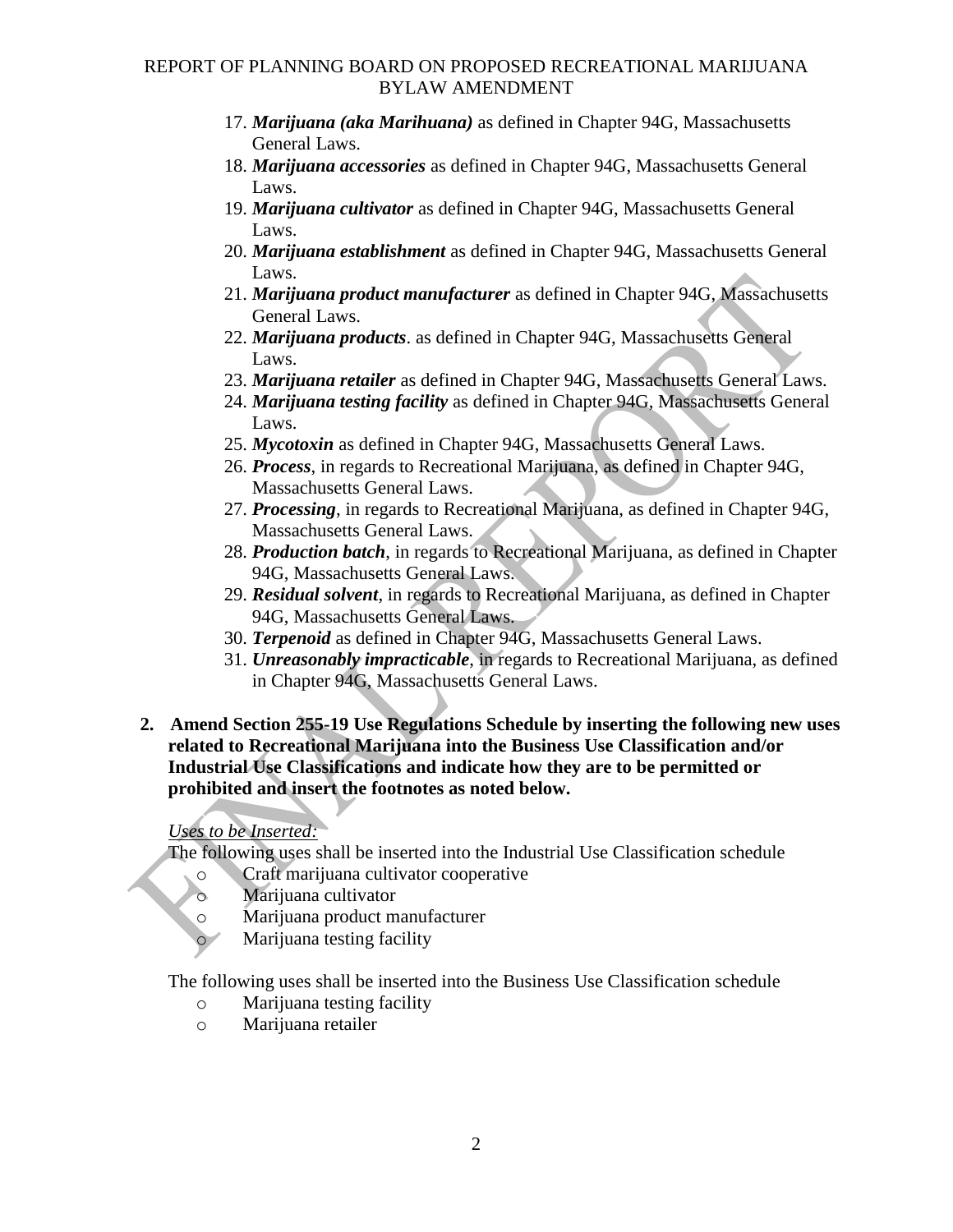### *Where/How Permitted:*

The following uses shall be noted as permitted by Site Plan Review only in the Industrial A and Industrial B zoning districts subject to special restrictions specified in Section 255- 49

- o Craft marijuana cultivator cooperative
- o Marijuana cultivator
- o Marijuana product manufacturer
- o Marijuana testing facility

The following uses shall be noted as permitted only by Special Permit in the Business A-1, Business A, Business B, and Business C zoning districts subject to special restrictions specified in Section 255-49

- o Marijuana testing facility
- o Marijuana retailer

#### *Footnotes:*

Each of the inserted uses shall include a reference to the following footnote which shall also be inserted on the appropriate portion of the Use Regulations Schedule:

Subject to the provisions of Section 255-49

# **3. Amend Article VII, Supplemental District Regulations, by inserting a new Section 255-49 Recreational Marijuana**

#### **255-49 Recreational Marijuana**

- A. Purpose The purpose of this Section is to provide standards for the placement and operation of facilities and establishments associated with the cultivation, production, and sale of marijuana and accessory products by Marijuana Establishments as permitted in Chapter 255-Attachment 1 "Use Regulations Schedule", that address public safety and health and minimize impacts on nearby residential uses.
- B. Applicability This Section applies to all specified Marijuana Establishments, as permitted in Chapter 255-Attachment 1 "Use Regulations Schedule", proposed to be constructed after the effective date of this Section. This Section also pertains to physical modifications that materially alter the type, configuration, or size of these establishments or related equipment.

### C. Prohibited Locations –

- (1) The building(s) in which a Marijuana Establishment are permitted shall not be located:
	- (a) Within three hundred (300) feet of any building:
		- i. containing another Marijuana Establishment except that a Marijuana Retailer may be located within the same building as a Marijuana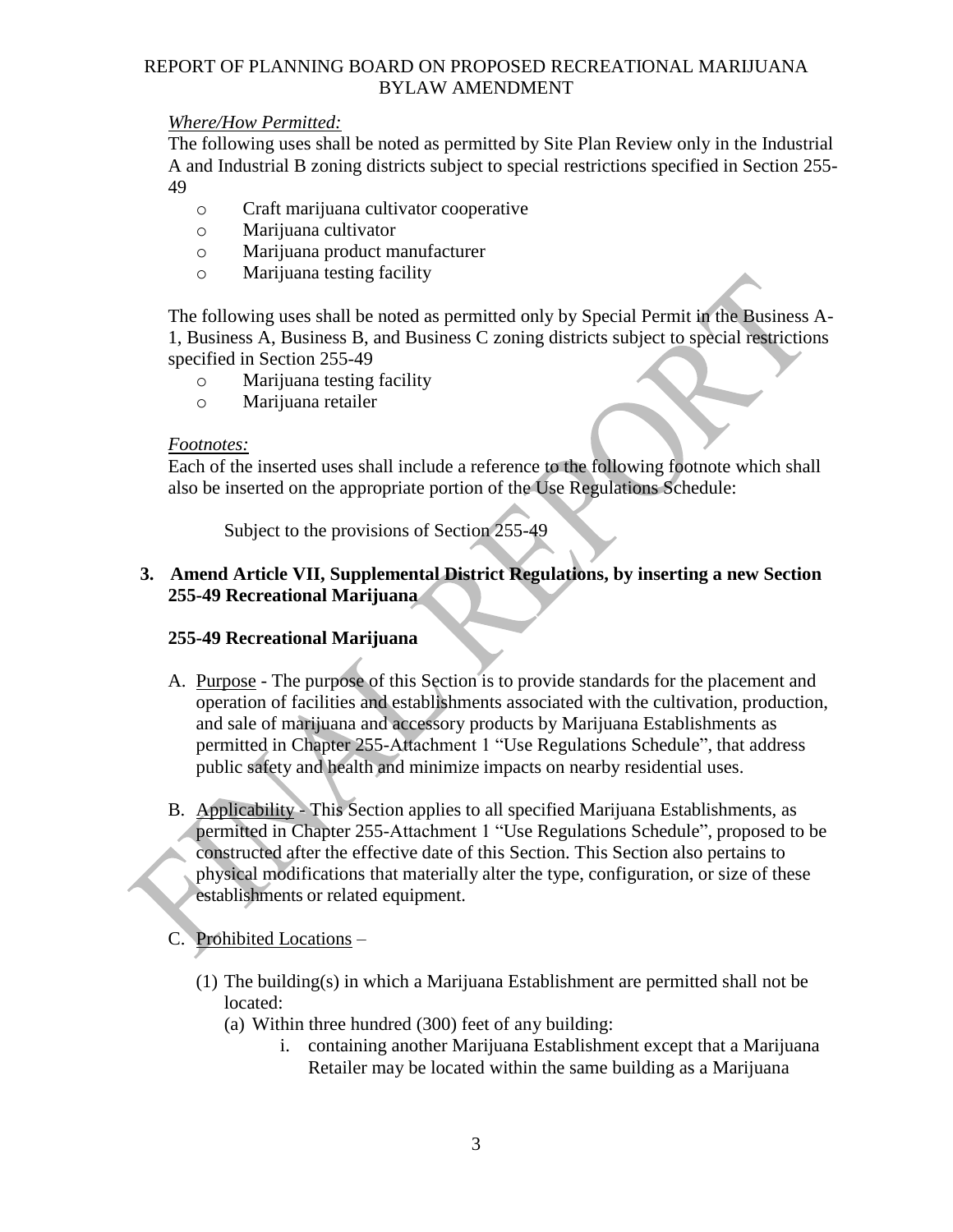product manufacturer which is providing some or all of the product for the retailer; or

- ii. in which is located a public or private elementary school, middle school, secondary school, preparatory school, licensed daycare center, or any other facility in which children commonly congregate in an organized ongoing formal basis; or
- iii. owned by and operated as part of the campus of any private or public institution of higher learning, or
- iv. housing a public library; or
- v. any residential use, or
- (b) Within a building containing residential units, including transient housing or group housing such as hotels, motels, lodging houses, or dormitories.
- (2) The property which is proposed to be permitted for a Marijuana Establishment, at the time the application is received by the Planning Board, shall not be located within 500 feet of a pre-existing public or private school providing education in kindergarten or any of grades 1 through 12. If the parcel of land on which a proposed Marijuana Establishment is to be located is developed with one or more building occupied by more than one tenant, then the Planning Board shall interpret "property which to proposed to be permitted" to shall mean only the portion of the building or property which is actually proposed to be used by the Marijuana Establishment.
- D. Maximum Number of Marijuana Retail Establishments There shall be no more than three (3) Marijuana Retailers licensed to operate or operating in the Town of South Hadley. In the event applications for multiple Retail Establishments are submitted which, if approved, would result in more than three (3) such establishments being located in South Hadley, the Planning Board shall delay a decision on any application which would result in more than three (3) such establishments until the appeal period for the third establishment has lapsed.
- E. Marijuana Retailer Hours of Operation Marijuana Establishments engaged in the retail sale of marijuana shall be limited in their hours of operation as follows: (1) Monday through Saturday from 8:00 a.m. to 11:00 p.m. (2) Sunday from 10:00 a.m. to 11:00 p.m.

However, the Planning Board may limit the hours more restrictively if the Board finds that retail establishments in the immediate area engaged in the sale of offpremise consumed alcohol and/or cigarettes operate more restrictively than specified above.

- F. Physical Requirements
	- (1) All aspects of the use/facility relative to the acquisition, cultivation, possession, processing, sales, distribution, dispensing, or administration of marijuana, products containing marijuana, related supplies, or educational materials must take place at a fixed location within a fully enclosed building and shall not be visible from the exterior of the business.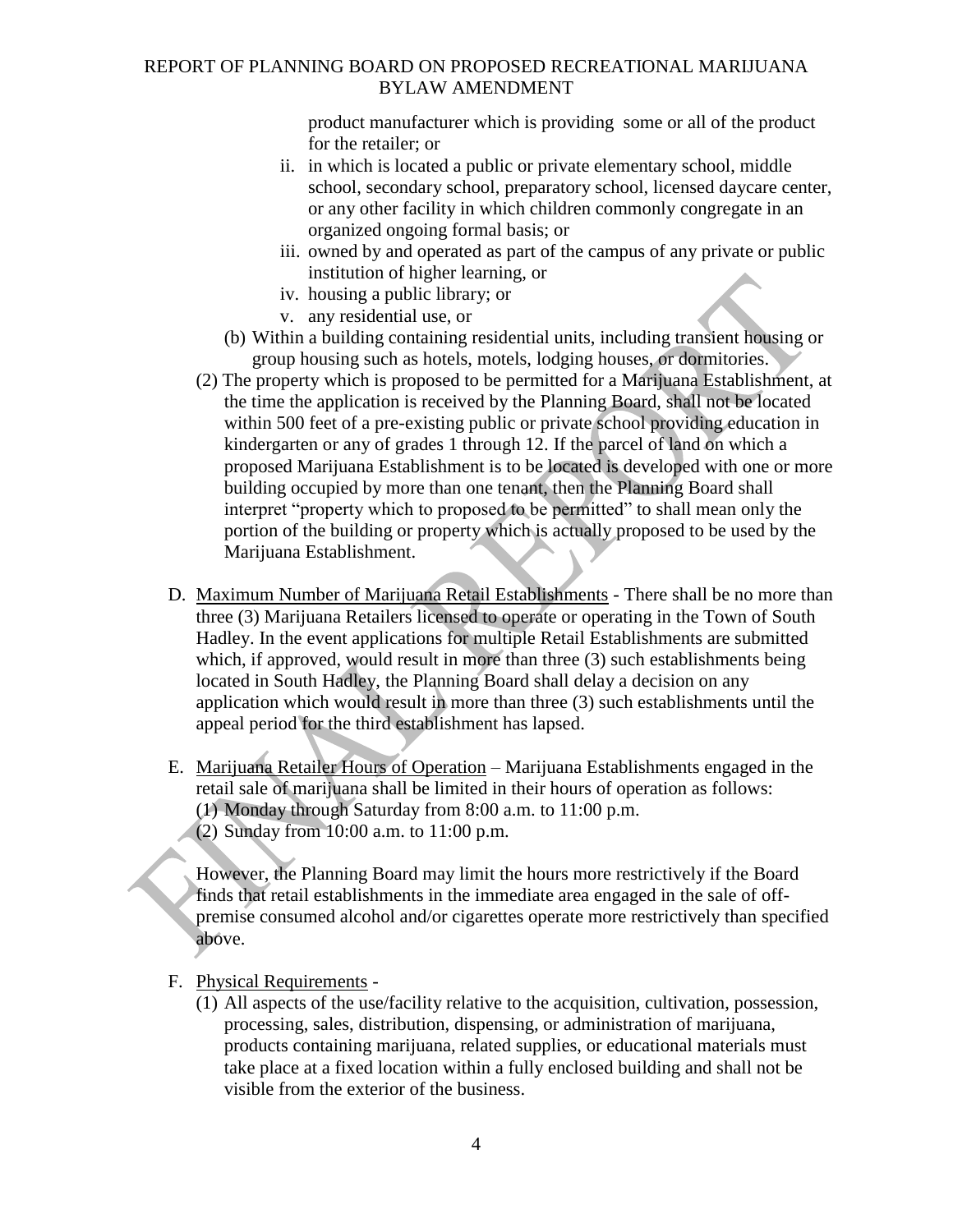- (2) No outside storage is permitted. This prohibition applies to all aspects of the product and waste associated with the Marijuana Establishment.
- (3) Ventilation all Marijuana Establishments shall be ventilated in such a manner that no:
	- (a) pesticides, insecticides or other chemicals or products used in the cultivation or processing are dispersed into the outside atmosphere
	- (b) odor from marijuana cannot be detected by a person with a normal sense of smell at the exterior of the medical marijuana business or at any adjoining use or property.
	- (c) Signage shall conform to Section 255-85 of the South Hadley Zoning Bylaw and requirements of State laws and regulations governing such facilities. i.
- G. Special Application Requirements Above and beyond the standard application requirements for Special Permits, an application for a use under this section shall include the following:
	- (1) The name and address of each owner of the facility/operation;
	- (2) Copies of all required registrations issued to the applicant by the Commonwealth of Massachusetts and any of its agencies for the facility;
	- (3) Evidence that the Applicant has site control and the right to use the site for a facility in the form of a deed or valid purchase and sale agreement, or, in the case of a lease, a notarized statement from the property owner and a copy of the lease agreement;
	- (4) A notarized statement signed by the organization's Chief Executive Officer and corporate attorney disclosing all of its designated representatives, including officers and directors, shareholders, partners, members, managers, directors, officers, or other similarly-situated individuals and entities and their addresses. If any of the above are entities rather than persons, the Applicant must disclose the identity of all such responsible individual persons;
	- (5) In addition to what is normally required in a site plan and/or Special Permit application under Article IX and Article XII of the South Hadley Zoning Bylaw, respectively, details showing all exterior proposed security measures for the premises, including lighting, fencing, gates and alarms, etc. ensuring the safety of employees and patrons and to protect the premises from theft or other criminal activity (however, this should not be at the same detail as the Security Plan to be submitted to the Chief of Police under G(7) below).
	- (6) A Management Plan (inclusive of the Operations Maintenance Plan) as required under the Special Permit Rules and Regulations, including a description of all activities to occur on site, including all provisions for the delivery of Marijuana products to and/or from the site as well as the disposal of waste material.
		- (a) Modifications Any changes to the plans approved by the Planning Board shall be submitted to the Town Planner/Planning Director for determination if further Planning Board review is warranted prior to issuance of the building permit. If further Planning Board review is deemed warranted, such further review and approval by the Planning Board shall be obtained prior to issuance of the building permit.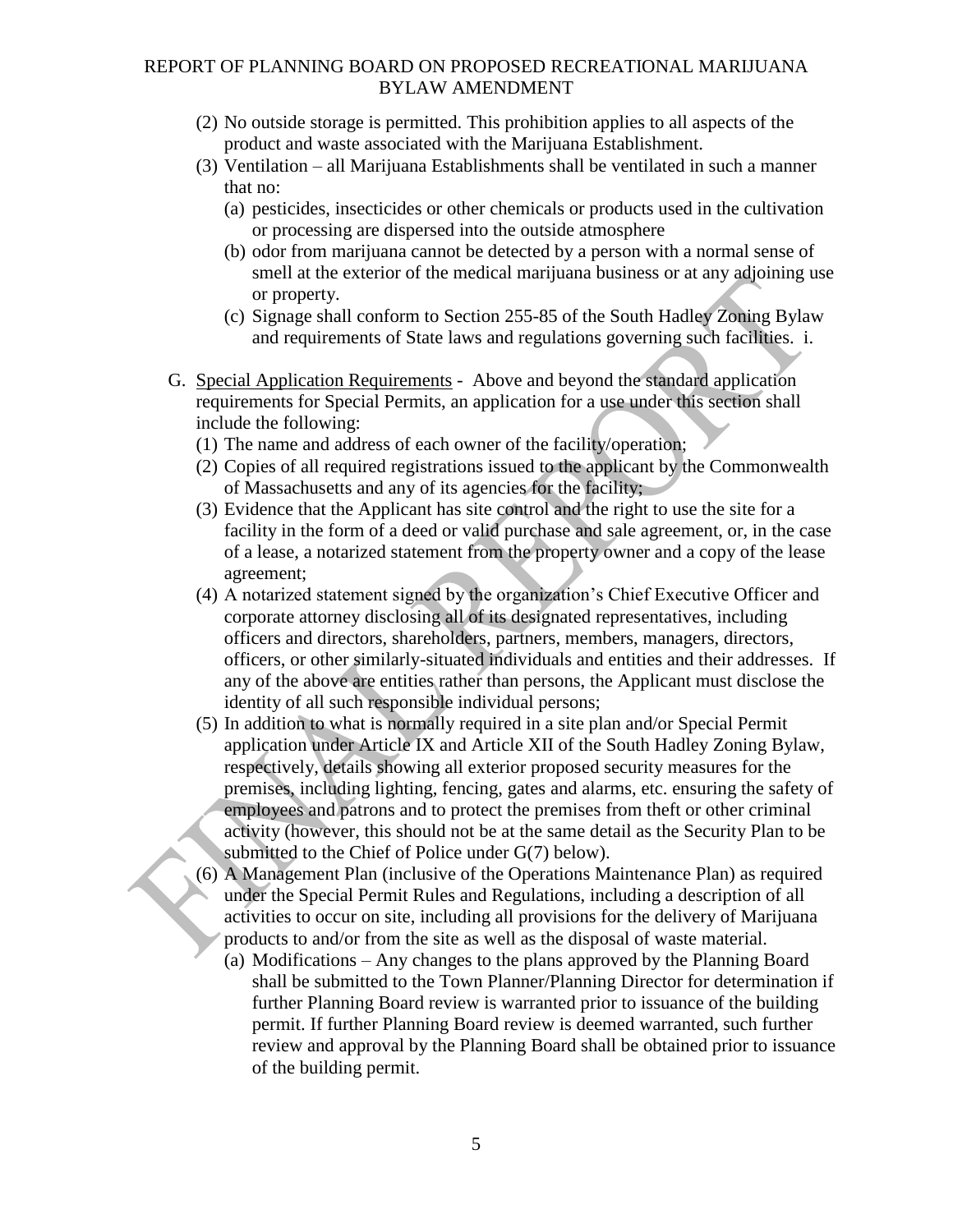- (b) Updating Project Proponent shall be responsible for updating the Operations and Maintenance Plan a) whenever personnel with responsibilities identified in the plan change and b) no less than every 5 years .
- (7) Demonstration that the facility's security plan has been approved by the Police Chief. This plan must detail all exterior and interior proposed security measures for the premise, including but not limit to; video monitoring and recording, lighting, fencing, and alarms ensuring the safety of employees and to protect the premises from theft or other criminal activity. This plan must provide 24-hour security and monitoring for the facility, particularly, those portions of the building which are deemed by the Police Chief to be most vulnerable to unauthorized entry and least visible from the public ways.
- (8) A Waste Disposal Plan which provides details for disposal of the waste materials in accordance with applicable local and state laws and regulations.
- H. Deferred Application Review and Decision In the event that Town Meeting votes to enact a ban on any of the five types of establishments regulated in part by Section 255-49, (Craft marijuana cultivator cooperative, Marijuana cultivator, Marijuana product manufacturer, Marijuana testing facility, and/or Marijuana retailer) the 65 day time period for holding a public hearing under sections 255-128 and 255-147 of the Zoning Bylaw shall not commence until such time as the vote on the Ballot Question is certified by the Town. Further, the Planning Board shall not render any decision on an application for such uses(s) unless and until the Ballot Question vote is certified. If such a ban passes Town Meeting and a subsequent Ballot Question vote, the Planning Board shall deny any application for such an establishment.

**OBJECTIVES:** The objective of this article is to provide for reasonable and appropriate regulation of Commercial Recreational Marijuana Establishments in light of the Statewide ballot which legalized marijuana for non-medical purposes and the fact that a majority of the votes cast in South Hadley were in favor of such legalization. It seeks to regulate such uses with limits on the number of such establishments to a level which is a fraction of the number of package stores and the number of stores allowed to sell cigarettes.

**SUMMARY:** This article limits the number of retail establishments to three (3) which is equal to one-third of the package store licenses and 20% of the maximum number of cigarette retailers which could be permitted. It also imposes limits as to how close a marijuana establishment may be to various uses including schools, residences, etc. To limit the number of retail establishments to less than 20% of the package stores requires a Zoning Bylaw approval by Town Meeting followed by a Ballot vote. Nothing in this Bylaw proposal would limit or restrict the noncommercial, personal consumption of marijuana- it only regulates the "commercial aspect" of marijuana.

**BACKGROUND:** Massachusetts voters approved a ballot question in 2016 which legalized the possession, cultivation, and distribution of marijuana for non-medical purposes. In this voting, approximately 51% of South Hadley's participating voters voted in favor of the question. This law is codified as Chapter 94G, Massachusetts General Laws. Subsequent to the vote, the State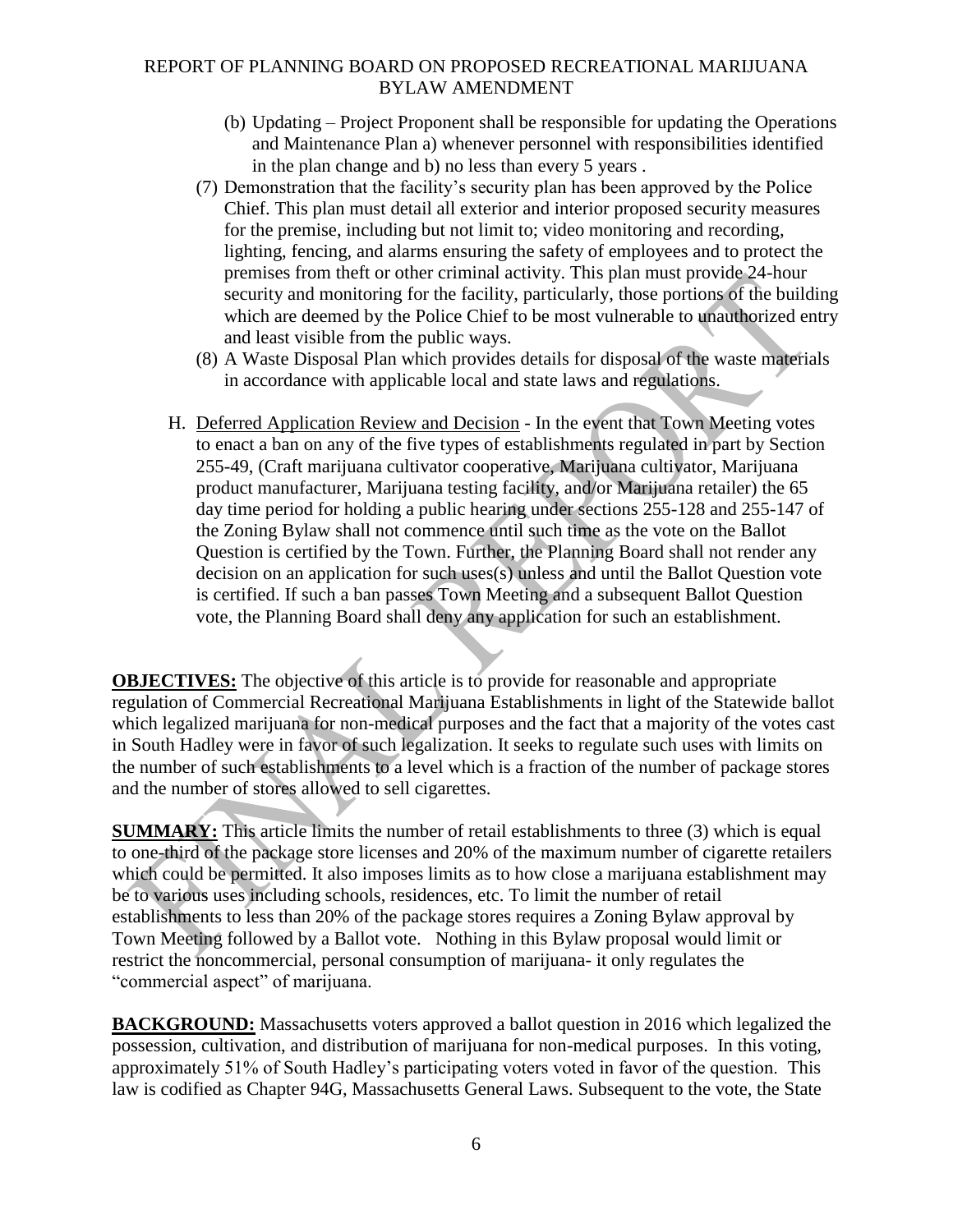legislature amended the act. Part of the amendments delayed the licensing time frame, clarified that cultivation of marijuana is not exempt as an agricultural use from Zoning Bylaws, and limited the local authority to regulate marijuana establishments.

A Cannabis Control Commission established pursuant to Chapter 94G is developing regulations to govern their licensing of marijuana establishments. These regulations are required to be established by mid-March 2018. The Commission is to begin accepting applications April 1, 2018.

Town Meeting enacted a General Bylaw moratorium to allow the Town to establish local Bylaws to regulate marijuana establishments which may be authorized under Chapter 94G, MGL. This warrant article seeks to establish such Zoning Bylaw regulations.

In the course of developing this proposal, the Planning Board and Town Planner researched the limits of the authority of the Town to restrict marijuana establishments with/without a referendum. Chapter 94G, MGL allows the Town to limit the number of such establishments to 20% of the package stores without having a referendum. There are 9 such package stores in South Hadley. Additionally, the Planning Board and Town Planner felt there is relationship to establishments that sell cigarettes. South Hadley may permit up to 15 such establishments. Therefore, the proposed bylaw seeks to limit the number of marijuana retail establishments to 3 which is 1/3 of the package stores and 20% of the maximum number of cigarette retail establishments which could be permitted.

Additional limitations on hours of operation are based on the limitations existing in State law for package stores. However, since the proposed Bylaw would require a Special Permit for retail sale of marijuana products, the Planning Board would be authorized to further restrict the hours of operation of such establishments based on the hours of operation of the licensed packages stores in the area surrounding the proposed site of a marijuana retail establishment.

Articles 4 and 6 of this Special Town Meeting Warrant put forward on behalf of the Selectboard seek to ban all marijuana establishments which might be authorized under Chapter 94G, MGL. Therefore, the proposed amendment under this Article 5 has a provision to ensure that no establishment can be permitted until the referendum on the bans under Articles 4 and 6 are certified – if Town Meeting votes to approve Articles 4 and 6.

. **RELATIONSHIP TO MASTER PLAN:** There is not a clear relationship to the Master Plan, adopted in 2010. Legalization of marijuana was not envisioned when the Master Plan was developed. However, the Master Plan speaks to updating the regulatory structure to reflect desired community outcomes. Since the ballot question allowing non-medical marijuana passed in South Hadley – albeit by a very slight margin – this Article is an attempt to update the regulatory structure in light of a changed legal environment.

**PUBLIC HEARING:** The Planning Board discussed the potential amendment including several drafts over the course of several meetings during 2017 and held a public hearing on the proposed Zoning Bylaw amendment on Monday, December 4, 2017. A number of persons (in addition to the Planning Board members and Planning Director) were in attendance at this